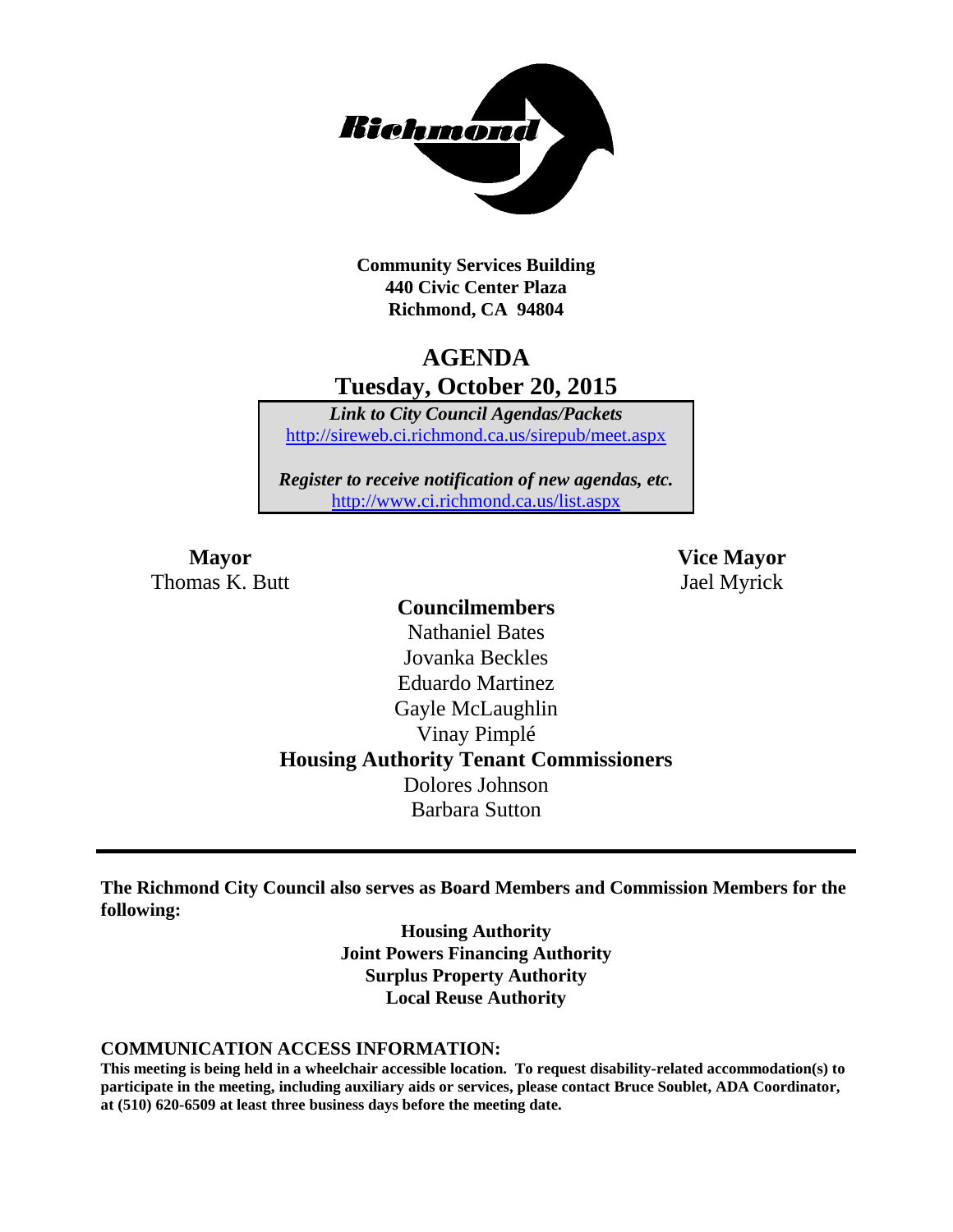# **MEETING PROCEDURES**

The City of Richmond encourages community participation at its City Council meetings and has established procedures that are intended to accommodate public input in a timely and time-sensitive way. As a courtesy to all members of the public who wish to participate in City Council meetings, please observe the following procedures:

**PUBLIC COMMENT ON AGENDA ITEMS:** Anyone who desires to address the City Council on items appearing on the agenda must complete and file a pink speaker's card with the City Clerk **prior** to the City Council's consideration of the item. Once the City Clerk has announced the item, no person shall be permitted to speak on the item other than those persons who have submitted their names to the City Clerk. Your name will be called when the item is announced for discussion. **Each speaker will be allowed TWO (2) MINUTES to address the City Council on NON-PUBLIC HEARING items listed on the agenda.**

**OPEN FORUM FOR PUBLIC COMMENT:** Individuals who would like to address the City Council on matters not listed on the agenda or on items remaining on the consent calendar may do so under Open Forum. All speakers must complete and file a pink speaker's card with the City Clerk **prior** to the commencement of Open Forum. The amount of time allotted to individual speakers shall be determined based on the number of persons requesting to speak during this item. **The time allocation for each speaker will be as follows:** 15 or fewer speakers, a maximum of 2 minutes; 16 to 24 speakers, a maximum of 1 and one-half minutes; and 25 or more speakers, a maximum of 1 minute.

### **SPEAKERS ARE REQUESTED TO OCCUPY THE RESERVED SEATS IN THE FRONT ROW BEHIND THE SPEAKER'S PODIUM AS THEIR NAME IS ANNOUNCED BY THE CITY CLERK.**

**CONSENT CALENDAR:** Consent Calendar items are considered routine and will be enacted, approved or adopted by one motion unless a request for removal for discussion or explanation is received from the audience or the City Council. A member of the audience requesting to remove an item from the Consent Calendar must first complete a speaker's card and discuss the item with a City staff person who has knowledge of the subject material, prior to filing the card with the City Clerk and **prior** to the City Council's consideration of Agenda Review. An item removed from the Consent Calendar may be placed anywhere on the agenda following the City Council's agenda review.

**CONDUCT AT MEETINGS:** Richmond City Council meetings are limited public forums during which the City strives to provide an open, safe atmosphere and promote robust public debate. Members of the public, however, must comply with state law, as well as the City's laws and procedures and may not actually disrupt the orderly conduct of these meetings. The public, for example, may not shout or use amplifying devices, must submit comment cards and speak during their allotted time, may not create a physical disturbance, may not speak on matters unrelated to issues within the jurisdiction of the City Council or the agenda item at hand, and may not cause immediate threats to public safety.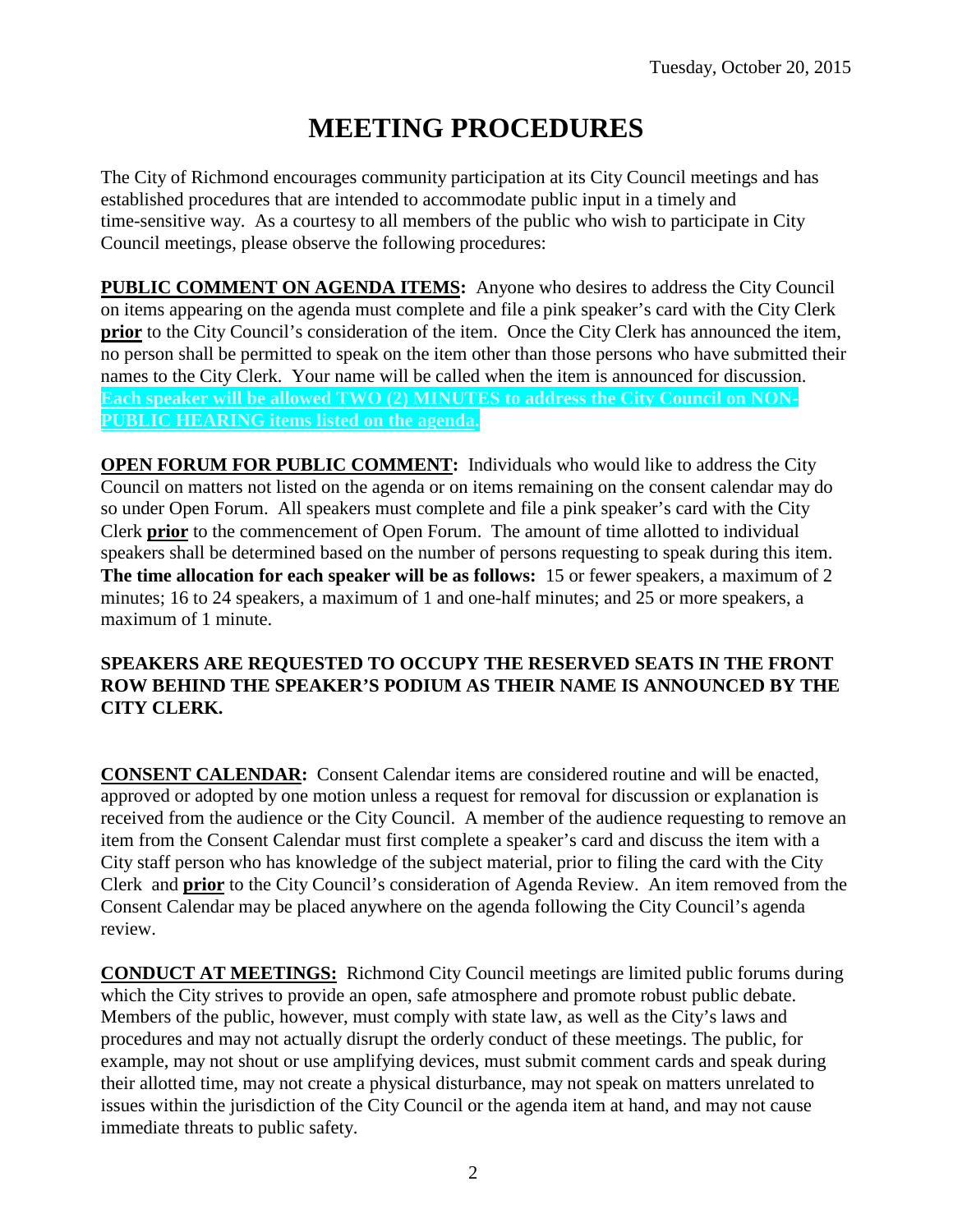**CITY HARASSMENT POLICY:** The City invites public comment and critique about its operations, including comment about the performance of its public officials and employees, at the public meetings of the City Council and boards and commissions. However, discriminatory or harassing comments about or in the presence of City employees, even comments by third parties, may create a hostile work environment, if severe or pervasive. The City prohibits harassment against an applicant, employee, or contractor on the basis of race, religious creed, color, national origin, ancestry, physical disability, medical condition, mental disability, marital status, sex (including pregnancy, childbirth, and related medical conditions), sexual orientation, gender identity, age or veteran status, or any other characteristic protected by federal, state or local law. In order to acknowledge the public's right to comment on City operations at public meetings, which could include comments that violate the City's harassment policy if such comments do not cause an actual disruption under the Council Rules and Procedures, while taking reasonable steps to protect City employees from discrimination and harassment, City Boards and Commissions shall adhere to the following procedures. If any person makes a harassing remark at a public meeting that violates the above City policy prohibiting harassment, the presiding officer of the meeting may, at the conclusion of the speaker's remarks and allotted time: (a) remind the public that the City's Policy Regarding Harassment of its Employees is contained in the written posted agenda; and (b) state that comments in violation of City policy are not condoned by the City and will play no role in City decisions. If any person makes a harassing remark at a public meeting that violates the above City policy, any City employee in the room who is offended by remarks violating the City's policy is excused from attendance at the meeting. No City employee is compelled to remain in attendance where it appears likely that speakers will make further harassing comments. If an employee leaves a City meeting for this reason, the presiding officer may send a designee to notify any offended employee who has left the meeting when those comments are likely concluded so that the employee may return to the meeting. The presiding officer may remind an employee or any council or board or commission member that he or she may leave the meeting if a remark violating the City's harassment policy is made. These procedures supplement the Council Rules and Procedures relating to disruption of orderly conduct at Council meetings.

Any law enforcement officer on duty or whose service is commanded by the presiding officer shall be Sergeant-at-Arms of the Council meetings. He/she, or they, shall carry out all orders and instructions given by the presiding officer for the purpose of maintaining order and decorum at the Council meetings (City Council Rules of Procedure and Order Section III F, RMC Section 2.12.030).

**\*\*\*\*\*\*\*\*\*\*\*\*\*\*\*\*\*\*\*\*\*\*\*\*\*\*\*\*\*\*\*\*\*\*\*\*\*\*\*\*\*\*\*\*\*\*\*\*\*\*\*\*\*\*\*\*\*\***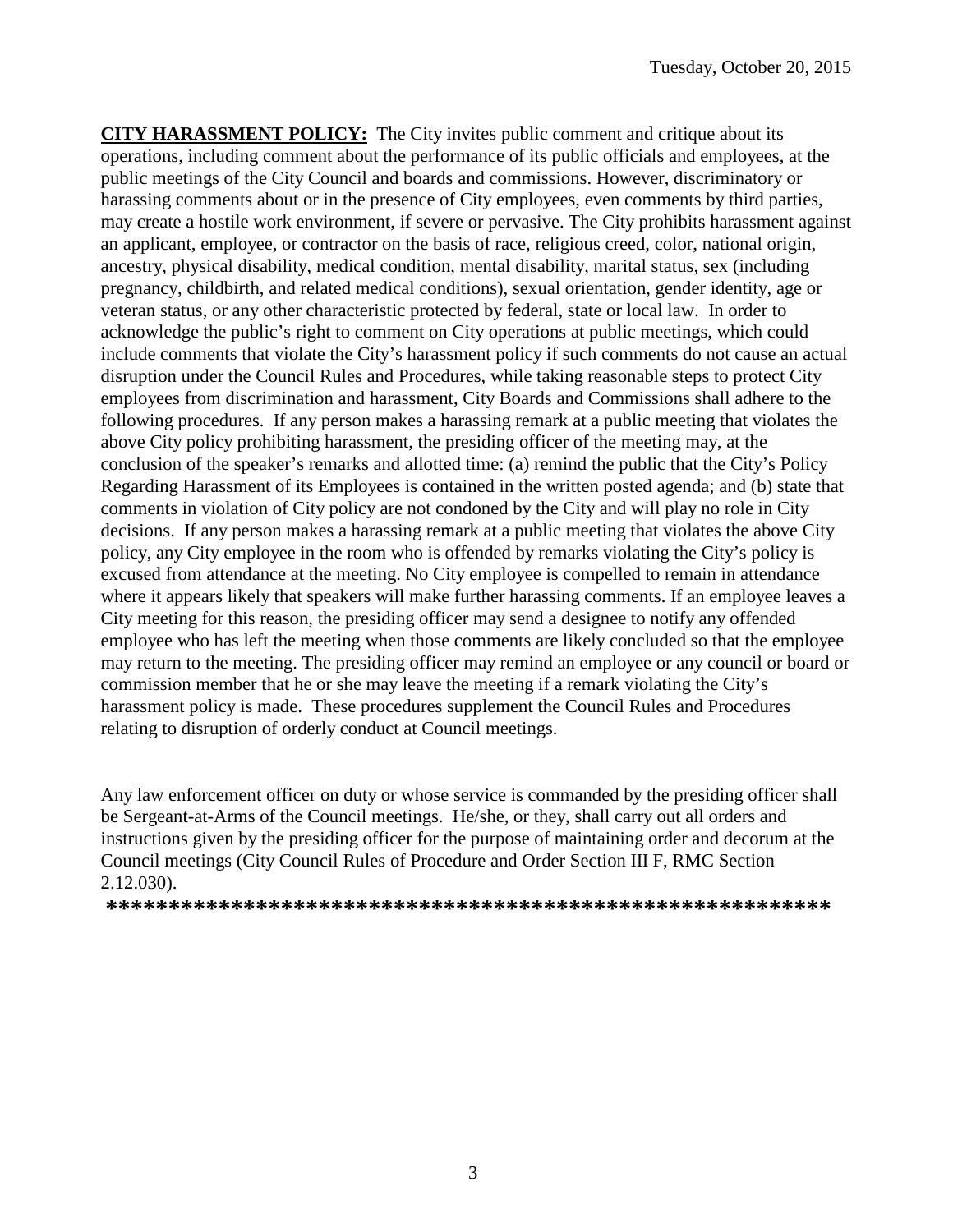# **OPEN SESSION TO HEAR PUBLIC COMMENT ON CLOSED SESSION ITEMS**

5:00 p.m.

- **A. ROLL CALL**
- **B. PUBLIC COMMENT**

### **C. ADJOURN TO CLOSED SESSION**

### **CLOSED SESSION**

Shimada Room of the Community Services Building

#### **A. CITY COUNCIL**

**A-1.** LIABILITY CLAIMS -(Government Code Section 54956.9):

Pineda vs. City of Richmond

**A-2.** CONFERENCE WITH LEGAL COUNSEL - EXISTING LITIGATION (Subdivision [a] of Government Code Section 54956.9):

Plummer vs. City of Richmond

Affordable Housing Land Consultants, LLC vs. City of Richmond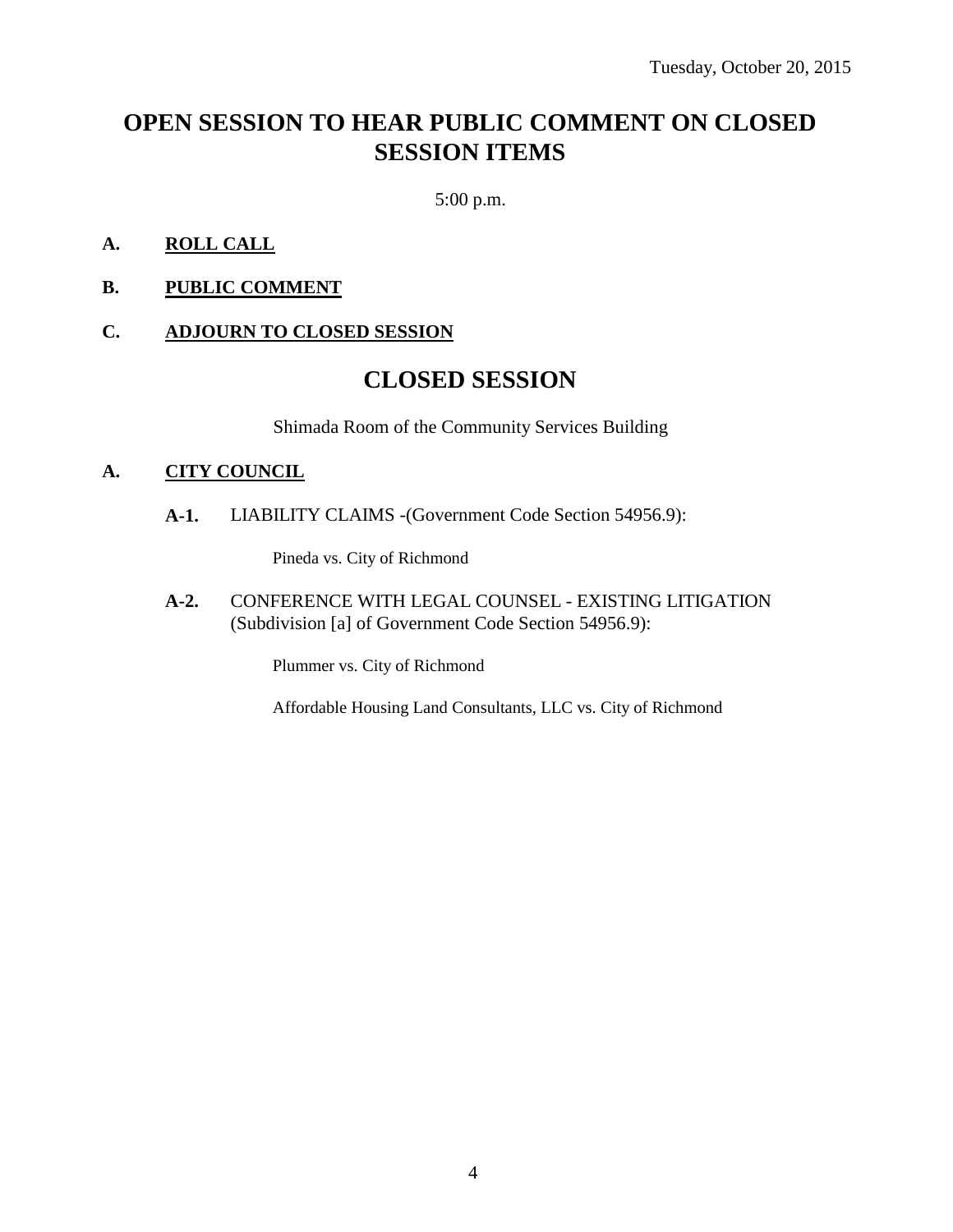## **SPECIAL MEETING OF THE RICHMOND HOUSING AUTHORITY**

6:25 p.m.

- **A. PLEDGE TO THE FLAG**
- **B. ROLL CALL**
- **C. STATEMENT OF CONFLICT OF INTEREST**
- **D. OPEN FORUM FOR PUBLIC COMMENT**
- **E. AGENDA REVIEW**

#### **F. HOUSING AUTHORITY CONSENT CALENDAR**

- **F-1.** ADOPT a resolution authorizing grant-funded service contracts with four Project REAL IV Grant Program lead remediation service contractors (United Painting and Construction, J's Construction, Plant Hazardous Services, and Doherty Restoration) for amounts not to exceed \$87,500 per firm for a one year term - Richmond Housing Authority (Tim Jones 621-1310).
- **F-2.** ADOPT a resolution approving a contract with A-1 Protective Services to provide security services for the public housing senior developments, Nevin Plaza, Hacienda and Friendship Manor, for a three-year term with two optional one-year extensions, at a cost of \$330,000 annually. The procurement process for this contract has been reviewed and approved by the Department of Housing and Urban Development (HUD) - Richmond Housing Authority (Tim Jones 621- 1310).
- **F-3.** APPROVE the minutes of the July 28, 2015, meeting City Clerk's Office (Pamela Christian 620-6513).

### **G. ADJOURNMENT**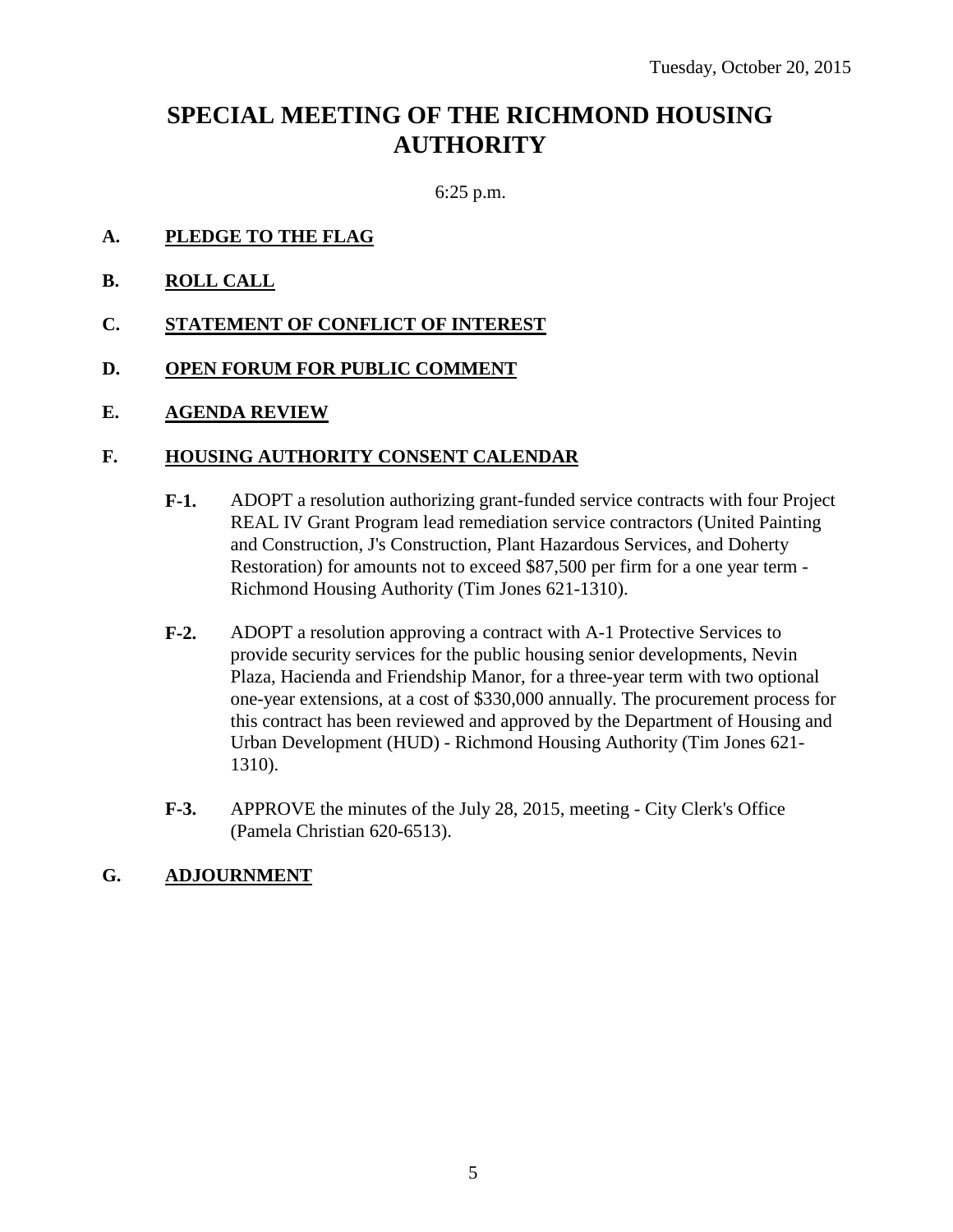### **REGULAR MEETING OF THE RICHMOND CITY COUNCIL**

6:30 p.m.

### **A. PLEDGE TO THE FLAG**

- **B. ROLL CALL**
- **C. STATEMENT OF CONFLICT OF INTEREST**
- **D. AGENDA REVIEW**

#### **E. PRESENTATIONS, PROCLAMATIONS, AND COMMENDATIONS**

**E-1.** PROCLAMATION declaring October 20, 2015, to October 24, 2015 as Food Week in Richmond (Mayor Tom Butt 620-6503).

### **F. REPORT FROM THE CITY ATTORNEY OF FINAL DECISIONS MADE DURING CLOSED SESSION**

### **G. REPORT FROM THE CITY MANAGER**

### **H. OPEN FORUM FOR PUBLIC COMMENT**

### **I. CITY COUNCIL CONSENT CALENDAR**

- **I-1.** APPROVE a contract amendment with Legacy Mechanical & Energy Services, Inc. for as-needed mechanical building maintenance services to perform major mechanical building maintenance services at various City-owned facilities, including Civic Center Plaza, Richmond Main Library, and the two swim centers, increasing the contract by \$50,000 for a total contract amount of \$210,000 - Public Works Department (Yader A. Bermudez 774-6300).
- **I-2.** APPROVE a three-year, sole-source contract with Socrata, Inc. to develop and maintain an open data portal to share police data with the public, in an amount not to exceed \$70,400 for the term of the contract, commencing November 1, 2015, through October 31, 2018 - Police Department (Chief Chris Magnus 621- 1802).
- **I-3.** APPROVE the purchase of two 2016 Kawasaki Mule Pro-FX side-by-side utility vehicles from Green Valley Tractor, Inc., for the Police Department's Cadet and Park Ranger Programs, in an amount not to exceed \$34,000 - Richmond Police (Chris Magnus 621-1802).
- **I-4.** APPROVE a contract with NEMA Construction for the rehabilitation of the Greenway lighting system in an amount not to exceed \$240,000.00 - Public Works Department (Yader A. Bermudez 774-6300).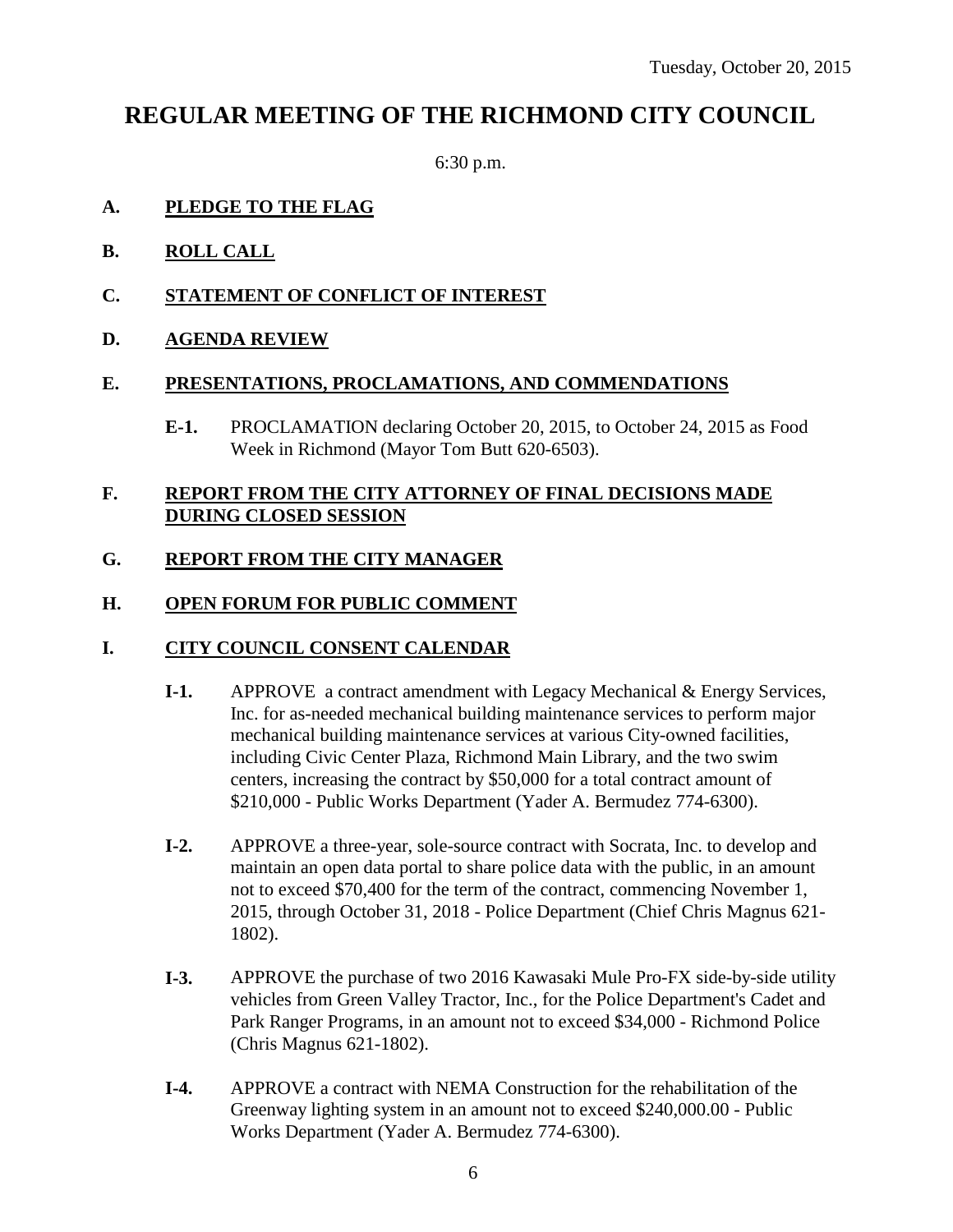- **I-5.** APPROVE a contract with Groundwork Richmond to function as the Urban Forestry Project Administrator, that will provide support to the City of Richmond Parks Division in implementing an urban forestry program to include tree planting, coordination of a tree committee and tree care oversight, in an amount not to exceed \$125,000, and with a contract term from November 1, 2015 to December 31, 2017, funded by the Chevron Refinery Modernization Project Environmental and Community Investment Agreement - Public Works Department (Yader A. Bermudez 774-6300).
- **I-6.** REVIEW and APPROVE the City's Investment and Cash Balance Reports for the months of July 2015 and August 2015 - Finance Department (Belinda Warner/Tracey Angelo 620-6750).
- **I-7.** APPROVE a contract with NEMA Construction to install a new elevator and perform Americans with Disabilities Act (ADA)-related restroom improvements at the Richmond Auditorium in an amount not to exceed \$990,000, to be financed using Community Development Block Grant (CDBG) funds - Public Works Department (Yader A. Bermudez 774-6300).
- **I-8.** APPROVE an agreement with The Trust for Public Land to complete a community-build park project at John F. Kennedy Park - City Manager's Office (Bill Lindsay/Rochelle Monk 620-6512).
- **I-9.** APPROVE a legal services agreement with Gordon & Rees for the evaluation and legal review of the City's Wastewater Operations (as contracted by Veolia Water North America), and the legal review of any documents regarding the Sludge Ponds Lease Agreement with West County Wastewater District, in an amount not to exceed \$25,000 - Utilities Department (Ryan Smith 620-5486).
- **I-10.** APPROVE an amendment to the contract with Alliance Graphics, Inc. to provide graphic art services and promotional products for the RichmondBUILD Academy. The contract term will be extended through June 30, 2016, and the contract amount will be increased by \$9,000 for a total contract amount not to exceed \$18,500 - Employment and Training Department (Sal Vaca/ Fred Lucero 621-1562).
- **I-11.** ACCEPT and APPROPRIATE the donation from Sally M. Adler in the amount of \$500.00 for the Office of Neighborhood Safety's (ONS) Operation Peacemaker Fellowship Program - Office of Neighborhood Safety (Devone Boggan 620-5422).
- **I-12.** ADOPT a resolution approving a 3% annual cost of living increase, in addition to the 2% minimum cost of living increase, for the recipients of the General Pension Fund, for a total annual cost of living increase of 5% for these recipients - Finance Department (Belinda Warner/Susan Segovia 307-8022).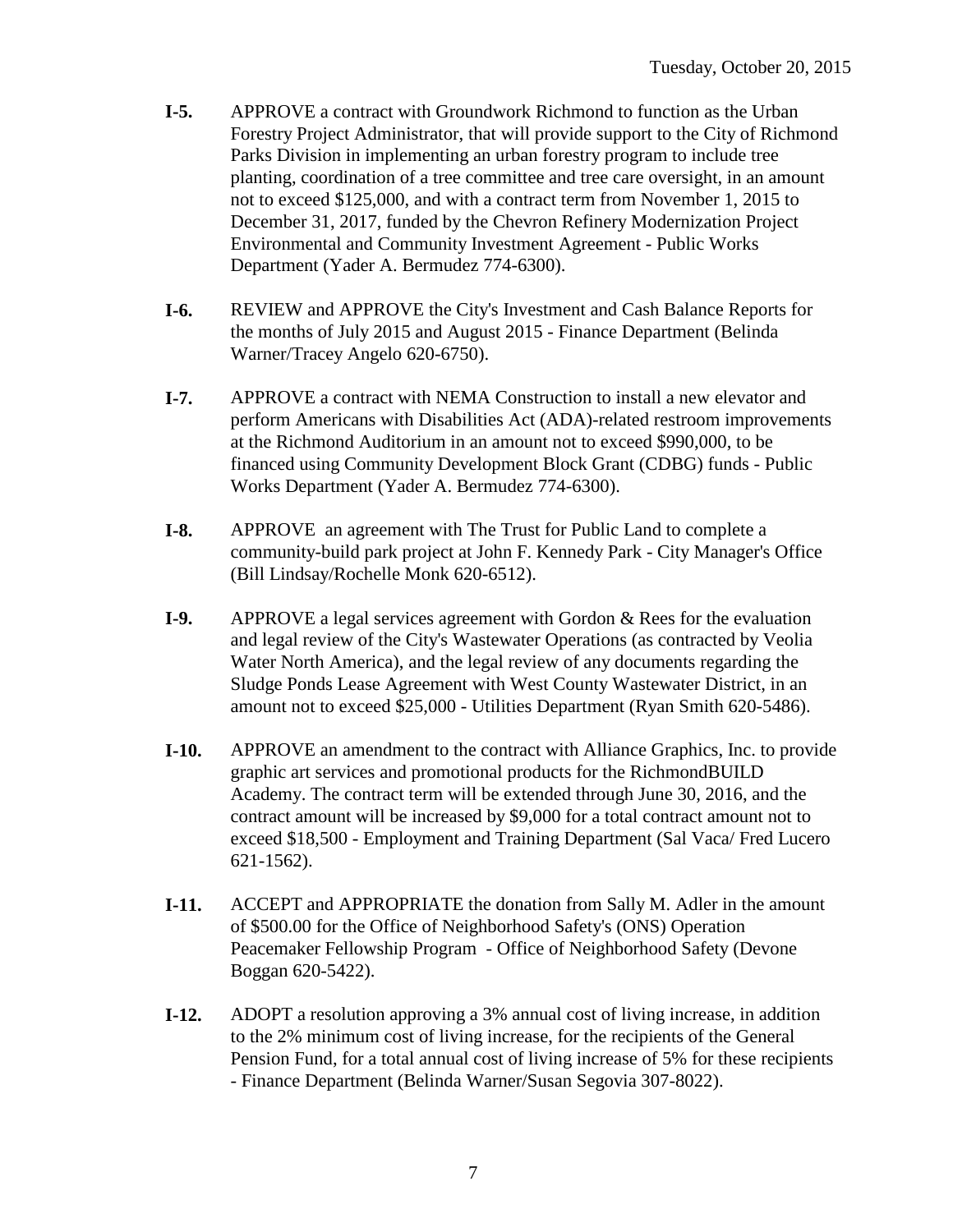- **I-13.** APPROVE an amendment to the grant-funded contract with the Laborers' Community Service & Training Foundation to provide an additional series of four environmental workforce development training classes at the RichmondBUILD Academy. The contract term will be January 13, 2014, through June 30, 2016, and the contract amount will be increased by \$60,000 to a total contract amount not to exceed \$125,000 - Employment and Training Department (Sal Vaca/Fred Lucero 307-8023).
- **I-14.** ADOPT resolutions establishing new stop controls, and revising existing stop controls, to improve safety along neighborhood traffic corridors - Public Works Department (Yader Bermudez/Steven Tam 307-8091).
- **I-15.** APPROVE a three-year contract with Wesco Graphics Inc. to print the next six editions of the Recreation Department's bilingual Activities Guide. The total contract amount is not to exceed \$45,000 for the period beginning October 1, 2015, and ending June 30, 2018 - Recreation Department (Devone Boggan 620- 6950).
- **I-16.** APPROVE a three-year contract with Corodata Records Management, Inc. and Recall Total Information Management, Inc. to provide off-site file and document storage services in an amount not to exceed \$200,000 per vendor over a three year period, with an option to extend the contracts for two years - Finance Department (Belinda Warner/Ofelia Alvarez 620-6699).
- **I-17.** APPROVE a contract amendment with Best Contracting Services, Inc. and payment for the final change order for roof replacement at the Point Richmond Library/Community Center, in an amount not to exceed \$92,459, for a total contract amount of \$332,459 - Public Works Department (Yader A. Bermudez 774-6300).
- **I-18.** APPROVE an emergency purchase of pool boiler parts from Parts4heating to repair the boiler at the Richmond Swim Center in an amount not to exceed \$20,000.00 - Public Works Department (Yader A. Bermudez 774-6300).
- **I-19.** APPROVE the minutes of the regular City Council meeting held Tuesday, September 29, 2015 - City Clerk's Office (Pamela Christian 620-6513).
- **I-20.** INTRODUCE an ordinance (first reading) amending the contract between the California Public Employees' Retirement System and the Richmond City Council to allow classic local safety members in Richmond Fire Management Association (RFMA), International Association of Fire Fighters, Local 188 (Local 188) and Richmond Police Management Association (RPMA) to contribute an additional 1%, for a total of 3%, towards their retirement costs - Human Resources Management Department (Lisa Stephenson 620-6600).